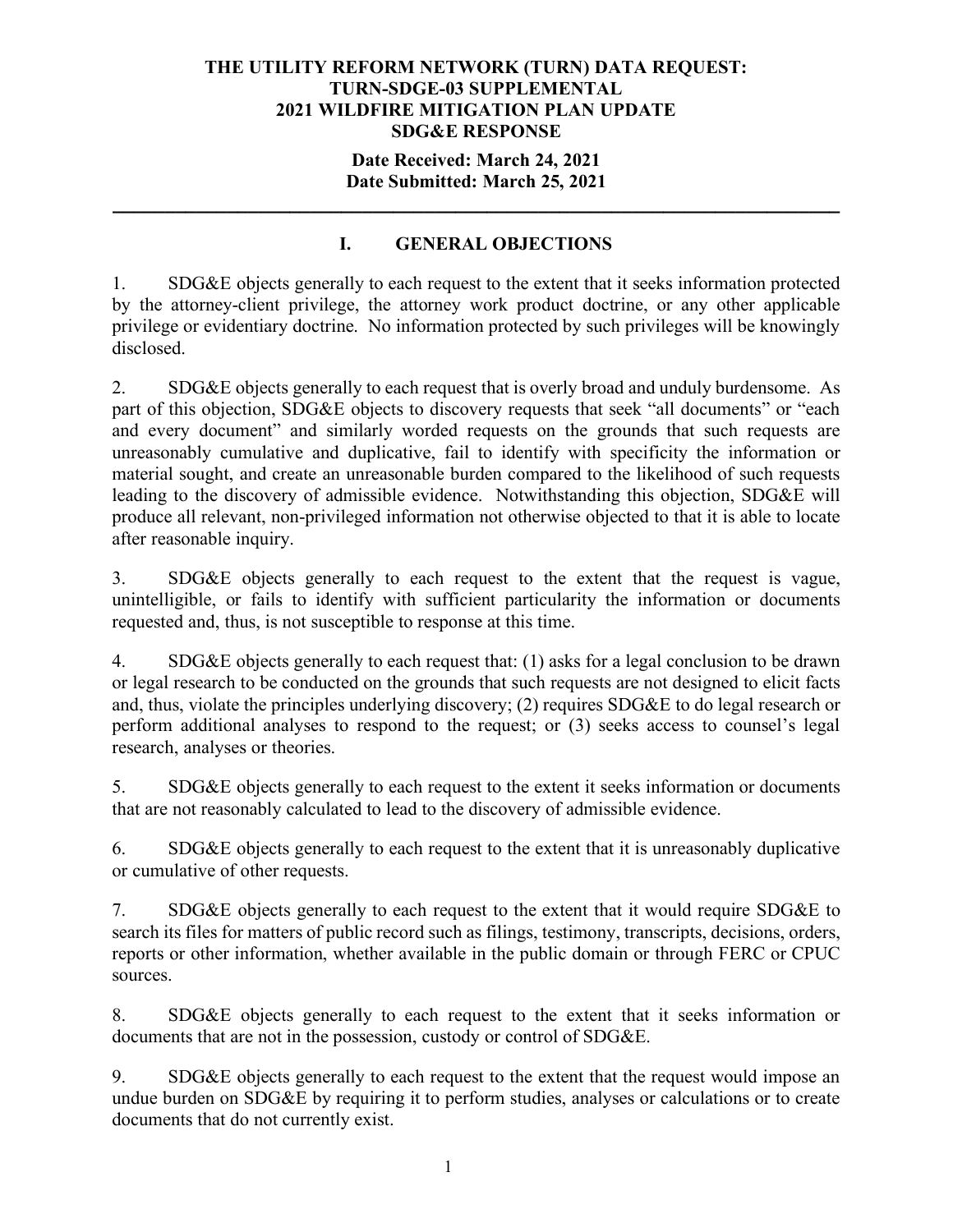#### **THE UTILITY REFORM NETWORK (TURN) DATA REQUEST: TURN-SDGE-03 SUPPLEMENTAL 2021 WILDFIRE MITIGATION PLAN UPDATE SDG&E RESPONSE**

## **Date Received: March 24, 2021 Date Submitted: March 25, 2021**

**\_\_\_\_\_\_\_\_\_\_\_\_\_\_\_\_\_\_\_\_\_\_\_\_\_\_\_\_\_\_\_\_\_\_\_\_\_\_\_\_\_\_\_\_\_\_\_\_\_\_\_\_\_\_\_\_\_\_\_\_\_\_\_\_\_\_\_\_\_\_**

10. SDG&E objects generally to each request that calls for information that contains trade secrets, is privileged or otherwise entitled to confidential protection by reference to statutory protection. SDG&E objects to providing such information absent an appropriate protective order.

# **II. EXPRESS RESERVATIONS**

1. No response, objection, limitation or lack thereof, set forth in these responses and objections shall be deemed an admission or representation by SDG&E as to the existence or nonexistence of the requested information or that any such information is relevant or admissible.

2. SDG&E reserves the right to modify or supplement its responses and objections to each request, and the provision of any information pursuant to any request is not a waiver of that right.

3. SDG&E reserves the right to rely, at any time, upon subsequently discovered information.

4. These responses are made solely for the purpose of this proceeding and for no other purpose.